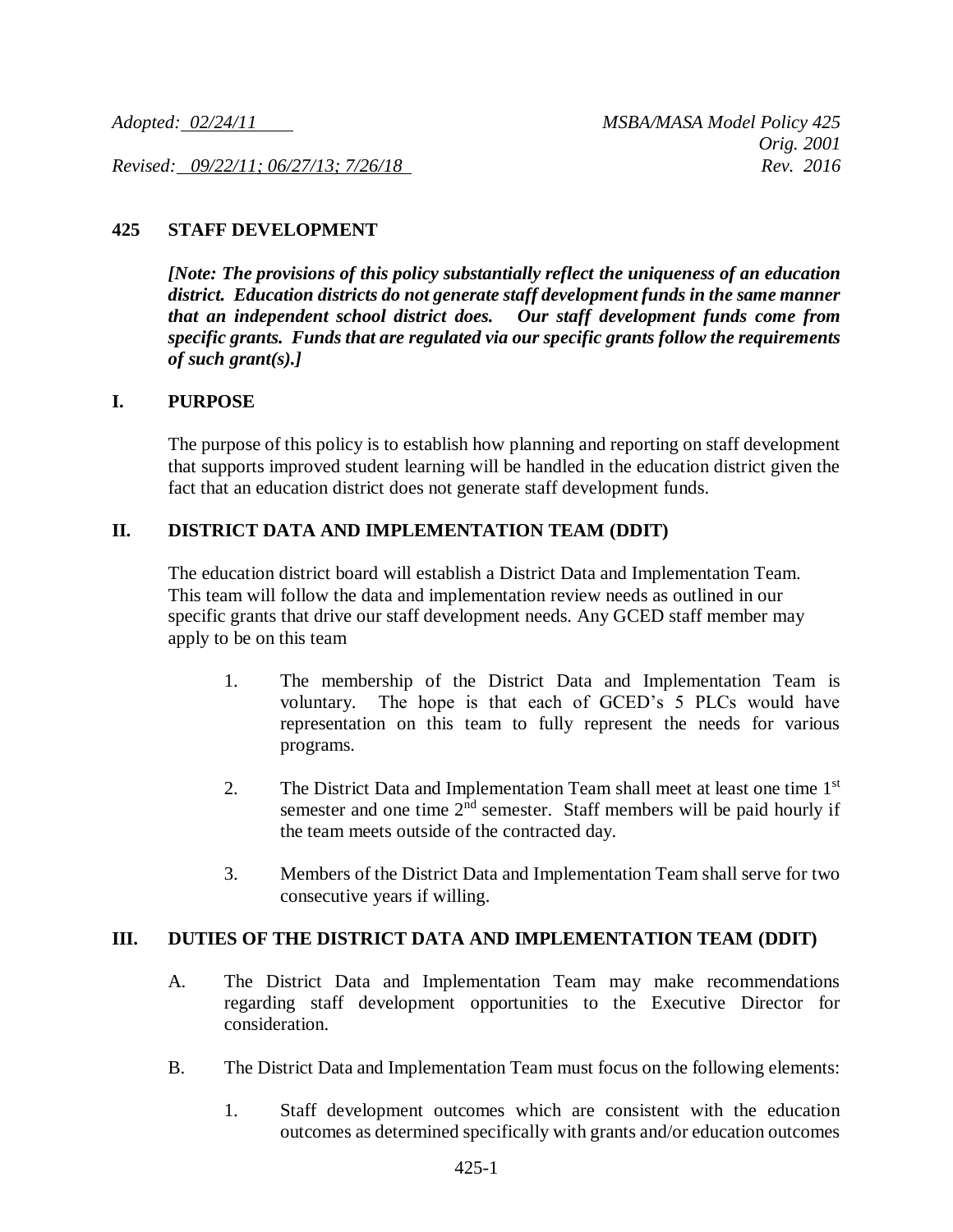as may be determined periodically by the education district board;

- 2. The means to achieve the Staff Development outcomes;
- 4. Ongoing staff development activities that contribute toward continuous improvement in achievement of the following goals:
	- a. Improve student achievement of state and local education standards in all areas of the curriculum by using evidence based practices and high impact methods;
	- b. Effectively meet the needs of a diverse student population, including at-risk children, children with disabilities, and gifted children, within the regular classroom and other settings;
	- c. Provide an inclusive curriculum for a racially, ethnically, and culturally diverse student population that is consistent with state education diversity rule and the district's education diversity plan;
- 5. The Education District's Administration will also:
	- a. Support stable and productive professional learning communities achieved through ongoing and school wide progress and growth in teaching practice including:
		- 1. Provide opportunities for teachers to practice and improve their instructional skills over time;
		- 2. Provide opportunities for teachers to use student data as part of their daily work to increase student achievement;
		- 3. Align with state and local academic standards;
		- 4. Maintain a strong subject matter focus premised on students' academic and behavior learning goals;
	- b. Emphasize coaching, professional learning communities, classroom action research, and other job-embedded models;
	- c. Ensure specialized preparation and learning about issues related to teaching students with special needs and limited English proficiency; and
	- d. Reinforce national and state standards of effective teaching practice.
	- e. Provide opportunities to build professional relationships, foster collaboration among assistant directors and staff who provide instruction, and provide opportunities for teacher-to-teacher mentoring; and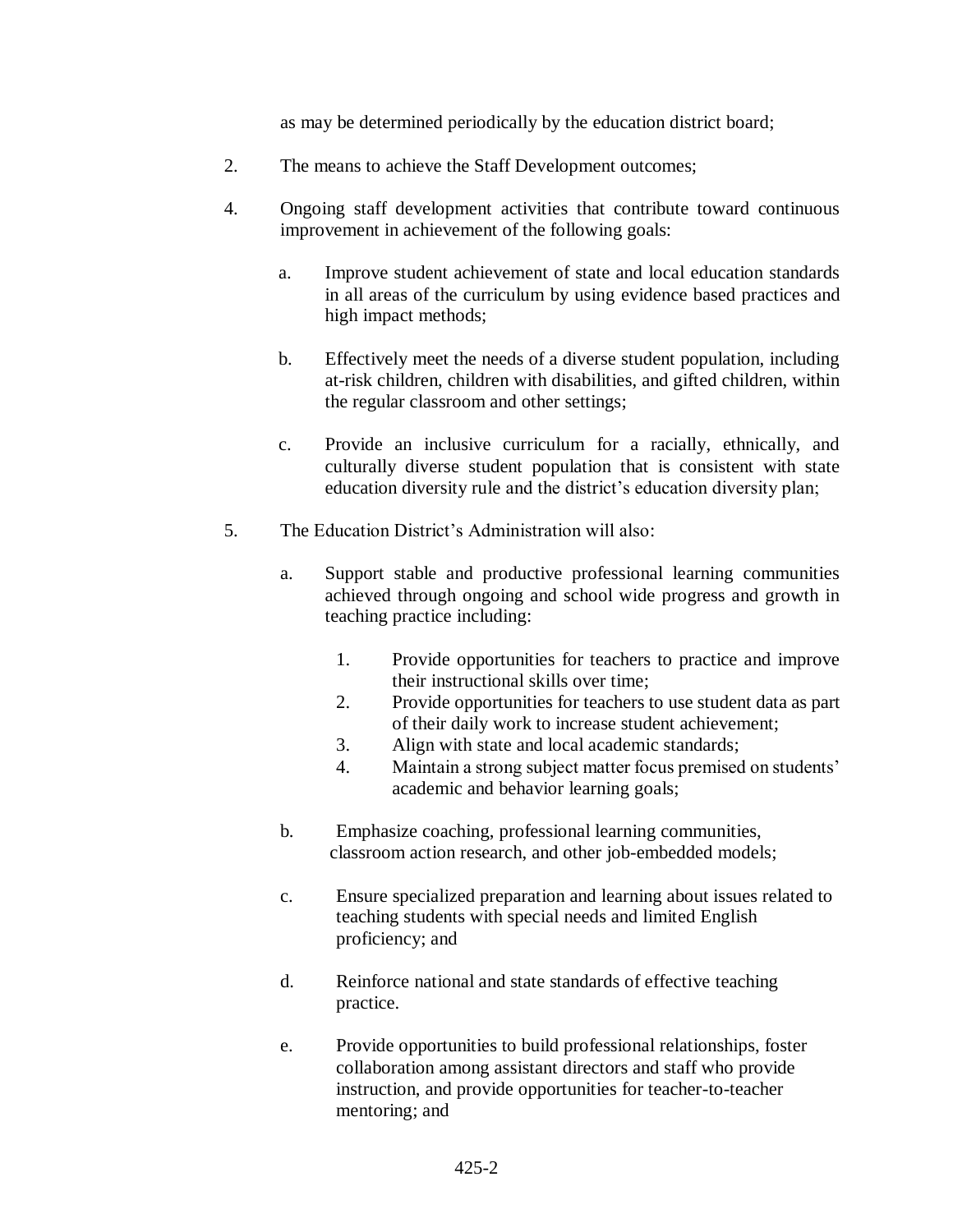- 6. Staff development activities may include curriculum development and curriculum training programs and activities that provide teachers and other members of site-based teams training to enhance team performance.
- 7. The education district may implement other staff development activities required by law and activities associated with professional teacher compensation models.

*[Note: To the extent the education district board offers K-12 teachers the opportunity for more staff development training under Minn. Stat. § 122A.40, Subds. 7 and 7a, or Minn. Stat. § 122A.41, Subds. 4 and 4a, such additional days of staff development should include peer mentoring, peer gathering, continuing education, professional development, or other training which enable teachers to achieve the staff development outcomes enumerated above in Section III.B.4.]*

- C. The Advisory Staff Development Committee will assist Site Professional Development Teams in developing a site plan consistent with the goals and outcomes of the Staff Development Plan.
- D. The Advisory Staff Development Committee will evaluate staff development efforts at the site level and will report to the education district board on a quarterly basis<sup>\*</sup> the extent to which staff at the site have met the outcomes of the Staff Development Plan.
- E. The Advisory Staff Development Committee shall assist the education district in preparing any reports required by the Department of Education relating to staff development including, but not limited to, the reports referenced in Section VII. below.
- F. The education district may, in its discretion, expend an additional amount of unreserved revenue for staff development based on its needs.
- G. Individual requests from staff for leave to attend staff development activities shall be submitted and reviewed according to education district policy, staff procedures, contractual agreement, and the effect on education district operations. Failure to timely submit such requests may be cause for denial of the request.

# **VII. REPORTING**

l

- A. By June 30 of each year, the education district shall prepare an annual report of grants or activities impacting staff development, for example, the Q-Comp program.
	- 1. The report will include assessment and evaluation data indicating progress

This time period may be changed to accommodate individual education district needs.